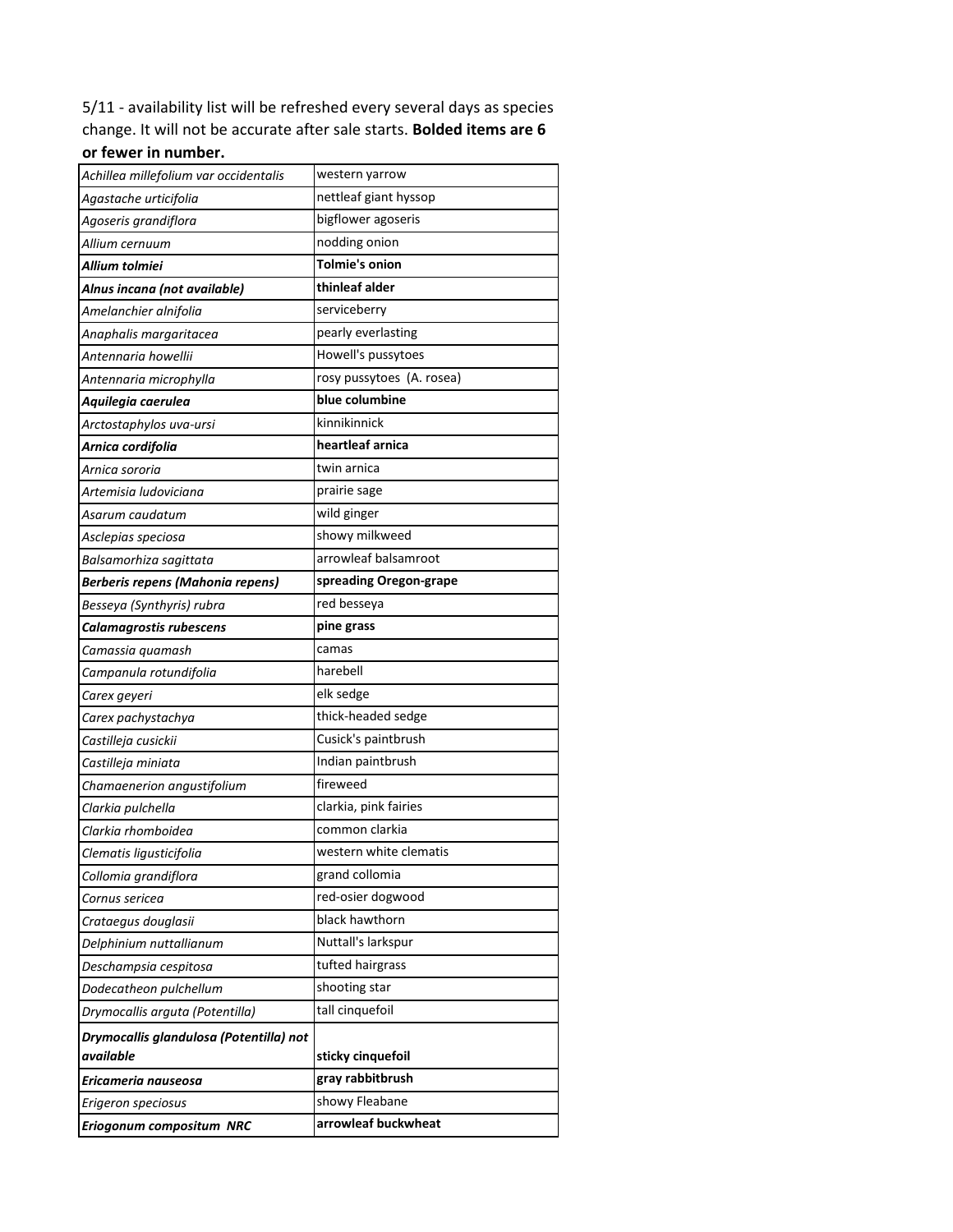| Eriogonum heracleoides                                        | Wyeth's buckwheat              |
|---------------------------------------------------------------|--------------------------------|
| Eriogonum niveum                                              | snow buckwheat                 |
| Eriogonum strictum NRC                                        | strict buckwheat               |
| Eriogonum umbellatum                                          | sulphur-flower buckwheat       |
| Eriophyllum lanatum (NEW TO LIST)                             | Oregon sunshine                |
| Festuca idahoensis                                            | Idaho fescue                   |
| Fragaria virginiana                                           | wild strawberry                |
| Gaillardia aristata                                           | blanket flower                 |
| Galium boreale                                                | northern lights                |
| Geranium viscosissimum                                        | sticky purple geranium         |
| Geum triflorum                                                | prairie smoke                  |
| Helianthella uniflora                                         | little sunflower               |
| Heracleum maximum                                             | cow parsnip                    |
| Heuchera cylindrica                                           | roundleaf alumroot             |
| Heuchera micrantha                                            | small-flowered alumroot        |
| Hieracium scouleri var. albertinum                            | western hawkweed, Hairy Albert |
| Holodiscus discolor                                           | oceanspray                     |
| Hydrophyllum capitatum                                        | ballhead waterleaf             |
| Ipomopsis aggregata                                           | scarlet gilia                  |
| Iris missouriensis                                            | Rocky Mountain iris            |
| Koeleria macrantha                                            | prairie junegrass              |
| Leymus cinereus (Elymus)                                      | blue wild rye                  |
| Linum lewisii                                                 | Lewis flax                     |
| Oenothera villosa (removed, nonnative) hairy evening primrose |                                |
| <b>Opuntia fragilis</b>                                       | brittle prickly pear           |
| Osmorhiza berteroi                                            | western sweet cicely           |
| Paxistima myrsinites                                          | mountain lover                 |
| Penstemon attenuatus                                          | taper-leaf penstemon           |
| Penstemon caespitosus "Claude Barr"                           | mat penstemon                  |
| Penstemon confertus                                           | yellowish penstemon            |
| Penstemon deustus                                             | hot rock penstemon (toothed)   |
| Penstemon eatonii                                             | firecracker penstemon          |
| Penstemon flavescens                                          | high mountain penstemon        |
|                                                               |                                |
| Penstemon fruticosus                                          | shrubby penstemon              |
| Penstemon globosus                                            | globe penstemon                |
| Penstemon procerus                                            | little flower penstemon        |
| Penstemon strictus NRC                                        | <b>Rocky Mtn penstemon</b>     |
| Penstemon venustus                                            | elegant penstemon              |
| Penstemon wilcoxii                                            | Wilcox penstemon               |
| Perideridia gairdneri                                         | Gairdner's yampah              |
| Phacelia heterophylla                                         | varied-leaf phacelia           |
| Philadelphus lewisii                                          | syringa                        |
| Physocarpus capitatus                                         | Pacific ninebark               |
| Polystichum munitum (sorry crop                               |                                |
| failure - none available)<br>Populus tremuloides              | sword fern<br>aspen            |